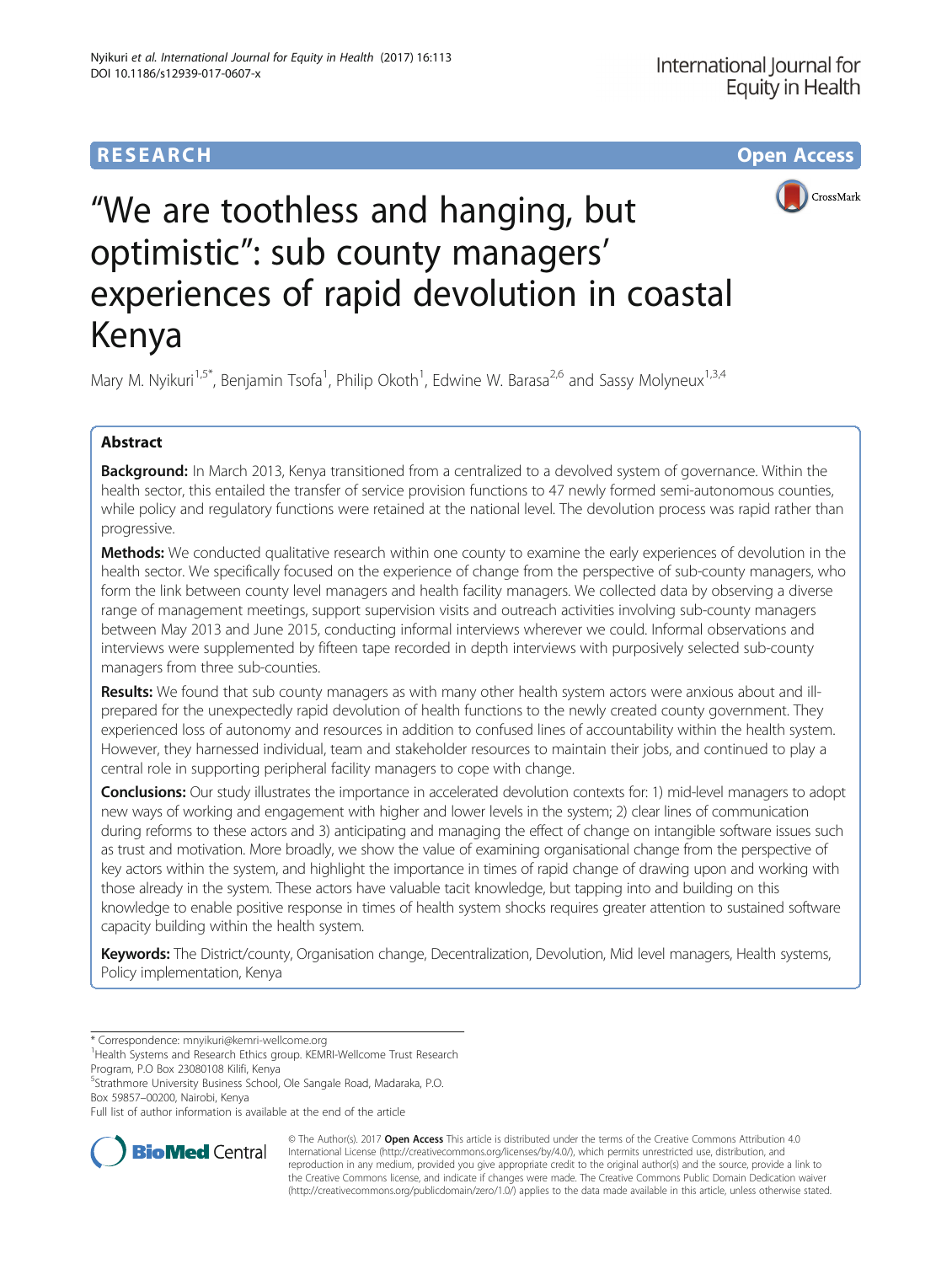# Background

#### District health managers in decentralised health systems

In Low and Middle Income Countries (LMICs), health system reform has followed a global trend towards decentralization of services from central governments and large hospitals to local governments and district health clinics [[15\]](#page-10-0). This involves the transfer of decisionmaking from the central governmental body, to local officials in order to tailor health care to the needs of local populations and increase access to medicines and treatments across all regions of a nation [[4\]](#page-10-0). Decentralization has been promoted as a reform that will improve health system performance through improved efficiency, responsiveness and local accountability [[5](#page-10-0)]. The district remains the backbone of decentralized health systems in most LMICs. Existing within a hierarchical structure, it is the basic level responsible for operational tasks such as support supervision and plays an integrative role of interfacing between national-level policy formulation, and ensuring policy implementation at facility level [\[6, 33](#page-10-0)].

Health systems are people centred, strongly shaped by the decisions and actions of historical and current day actors [[2, 9\]](#page-10-0), and district managers are key actors in district health systems. District managers typically have planning and coordination roles, including guiding, mentoring and overseeing staff operating at sub-district and facility levels. Depending on the level of dentralisation, they are also responsible for strategic planning and oversight of the health system in their districts [\[33\]](#page-10-0), for translating policies from higher levels of health system hierarchies to district level, and are answerable in turn to actors back up the system.

Despite the recognition that people ultimately determine the character and performance of the health system, few studies have examined district health managers' experiences in their roles, particularly in the face of significant organisation change [\[42\]](#page-10-0). Organisation change in this context refers to change in governance structures and roles, calling for new ways of engaging, problem solving and common understanding [\[12](#page-10-0), [42](#page-10-0)] A recent study conducted by colleagues in South Africa highlighted that district managers can play important and very particular roles as change intermediaries during times of change. Positioned at the interface between more senior managers and front line employees, their interpretation of change can be influential not only on their own perspectives and behaviours, but also if and how they help others through change, including through how they 'make sense' of change upwards to senior managers, laterally with peers and downwards to those who report to them; i.e., their 'sense-making' roles [[19](#page-10-0)].

This paper describes how district managers experienced and interpreted this change within a context of a rapidly devolving health system in Kenya. In March 2013, Kenya transitioned from a centralized to a devolved system of governance. Devolution is one of the four forms of decentralization described by Anne Mills et al. as the shifting of power from central to peripheral institutions [\[29](#page-10-0)]. Devolution is a relatively extensive form of decentralization in any setting, and in the health sector in Kenya entailed the complete transfer of service provision functions from central level to 47 newly formed semi-autonomous counties. Policy and regulatory functions were retained at the national level. We share district managers' experience of devolution from inside the health system, describing change as it unfolded over time for them. We hope by sharing these experiences to generate insights into the importance of involving the institutions and actors charged with managing change in times of politically driven reforms. Although addressed in a particular setting, the experiences presented in this paper may have relevance in a range of other health system settings undergoing decentralisation [[16\]](#page-10-0). It is has been argued that decentralisaton should be a means to ensuring good governance processes such as accountability, rather than an end in itself [[5\]](#page-10-0). Therefore more broadly, drawing on governance ideas from the policy implementation literature, the paper contributes to the still limited literature on the important role mid level managers play in organization change and more specifically in times of politically driven health sector reforms in LMICs [[20, 43](#page-10-0)].

## Kenya's health sector under devolution

In 2013, after a national election that ushered in a new government, Kenya transitioned into a devolved system of government with a central government and 47 semiautonomous units called counties [[45](#page-10-0)]. To facilitate the transition, a Transition Authority was formed with the responsibility of overseeing the transfer of devolved functions through policy and legal advice, resource mobilization, oversight, capacity building and coordination over a three year period [[24](#page-10-0)]. Within the health sector, devolution entailed the transfer of health service delivery functions to county governments. County pharmacies and health facilities, ambulance services, and primary health care promotion were transferred to county health systems, while National government retained health policy and regulatory functions (Ministry of Health 2013a; [[23\]](#page-10-0)). In addition, the two Ministries of Health (Ministry of Medical Services (MOMS) and Ministry of Public Health and Sanitation (MOPHS)) that existed under the previous governance arrangement were merged into one Ministry of Health (MOH) [\[45](#page-10-0)].

It was envisioned that at the county level, county departments of health would be formed to provide an enabling institutional and management structure responsible for "coordinating and managing the delivery of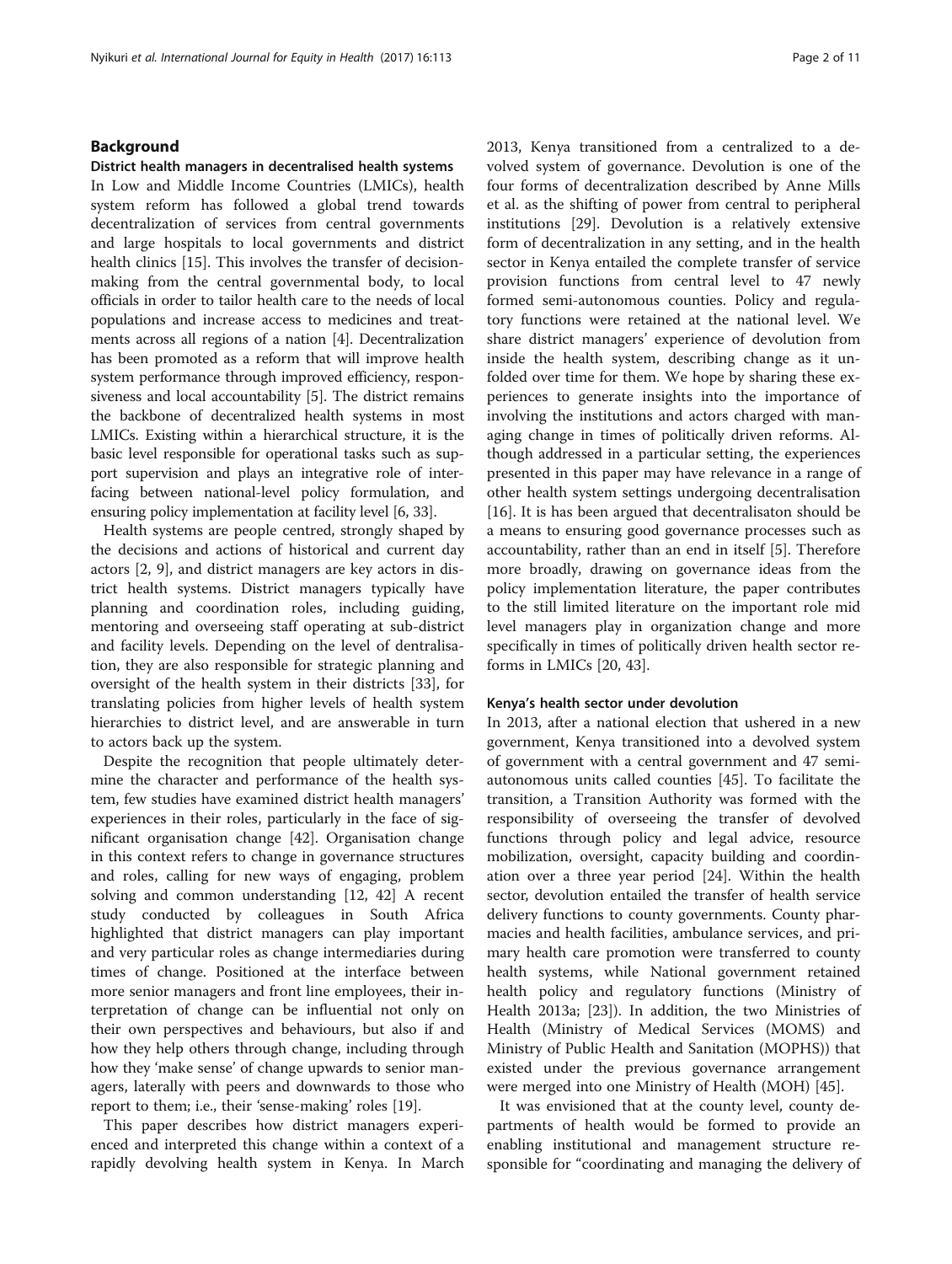<span id="page-2-0"></span>healthcare mandates and services at the county level". In addition, county health management teams were to provide "professional and technical management structures" in coordinating the delivery of health services through available health facilities (Kenya Health Policy 2012–2030). However, the envisioned three year transition period was cut short soon after the March 2013 election, when there was rapid transfer of functions to governments, the old districts became known as sub-counties, and in many cases the district health management teams (DHMTs) became known as sub-county health management teams (SCHMTs). Figures 1 and [2](#page-3-0) shows the changes in governance in the country. Counties were formed by merging 175 local authorities, former districts, and district level departmental structures. The former 8 provinces were also collapsed to pave way for the counties.

Kenya's devolution has been described by the World Bank as "one of the most ambitious implemented globally" [\[18](#page-10-0)] because, besides the creation of 47 new counties, the process has also involved the creation of new systems of administration that have absorbed some or all of three prior systems of administration as shown above.

The previous District Health Management Team (DHMT) under devolution therefore became a SCHMT now at a level below the County Health Management Team (CHMT), with the latter being a newly created layer under devolution. In this paper, we examine the experience of mid-level managers who were DHMT members before devolution, who transitioned to being SCHMT members. We illustrate the challenges that these managers faced at a time of significant change in health system structures and processes, and illustrate some of their coping strategies which could be argued to demonstrate resilience.

# Methods

## The 'learning site' approach

The data presented in this paper are part of a wider study aimed at understanding governance changes under devolution in Kenya, conducted under the umbrella of the 'learning site' approach that has been described elsewhere by the authors [[31](#page-10-0)]. Briefly, a learning site is a long term process of collaborative research in which health managers and researchers decide together over a relatively long-term collaboration what the key health system questions and interventions are. The approach includes repeated interactions between researchers and managers over long periods of time that built trust and familiarity, and that enable the invaluable tacit knowledge of health managers to be accessed [[37](#page-10-0)]. The Kenyan learning site is situated in a county on the Kenyan Coast, which consists of three sub county management teams. The county is divided into six administrative sub-counties, with these sub-counties being paired for health administration. Total number of SCHMTs by end of 2015 was three [[10](#page-10-0)].

## Data collection

Data were collected primarily through non participant observations (including informal interactions and interviews) and formal in-depth interviews. MN and PO participated in a diverse range of meetings and activities over a period of more than one year soon after devolution (May 2013 and June 2015). These included management meetings, support supervision and outreach activities in all the 3 sub-counties. Towards the end of this period, fifteen tape recorded in-depth interviews with purposively selected sub-county managers from three sub-counties were carried out (Table [1](#page-3-0)). Each interview took between 45–60 min. Non participant observations began during rapid devolution and post devolution. Interviews were conducted with members of the former DHMT who transitioned into SCHMT, timed to be able to formally ask about and explore observation and informal interview data in more depth. All of these data were supplemented by observations and interviews conducted as part of the wider learning site work described above; notably for this paper, interviews with

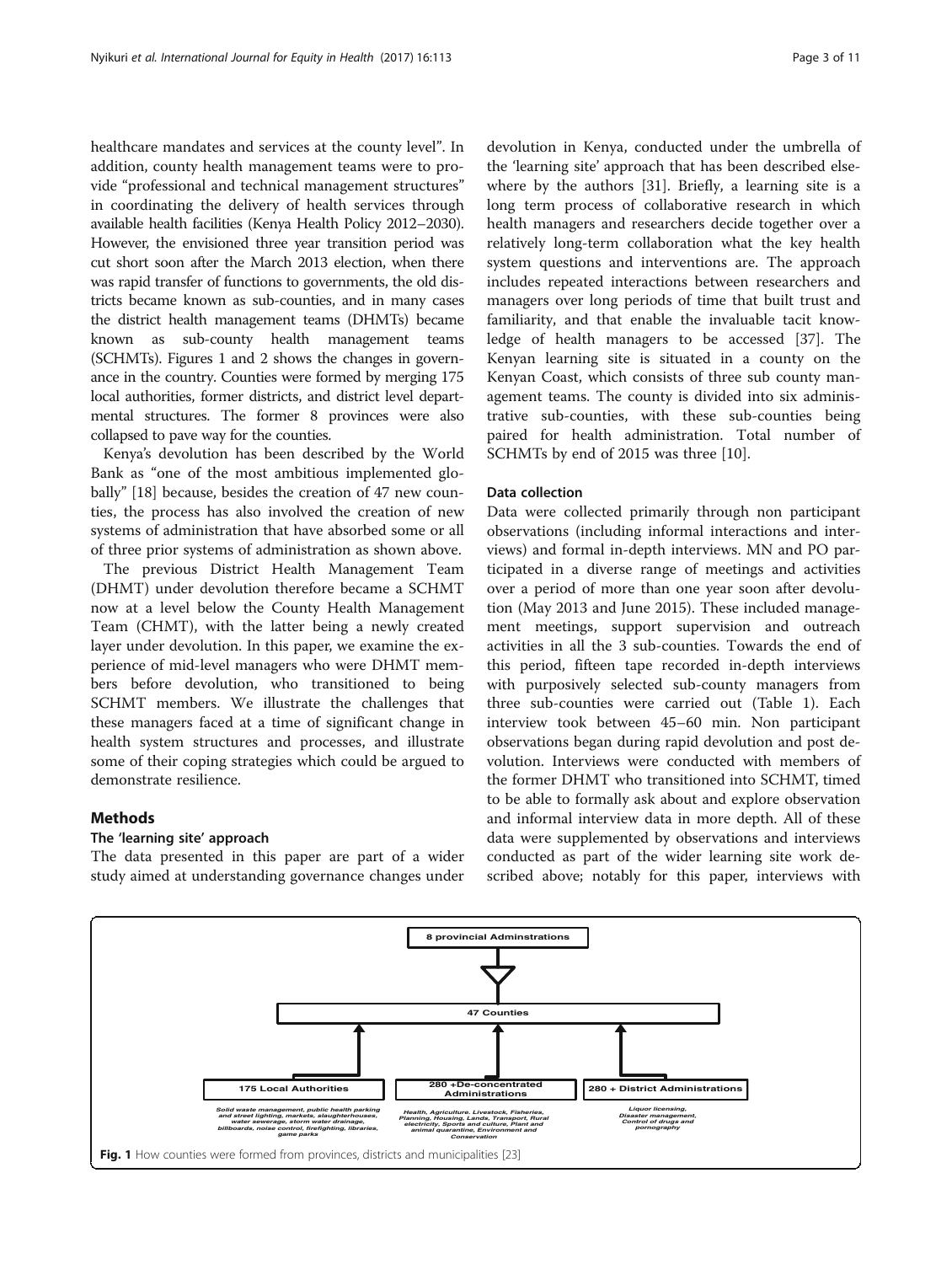<span id="page-3-0"></span>

health centre and dispensary in-charges. These findings were shared with the sub county and county managers in mid 2016 as part of a half day discussion, which facilitated further collection on and reflection about the data.

# Data analysis

Observation notes and data from the 15 interviews were transcribed verbatim and managed using NVivo 10. The number of transcribed interviews were assumed adequate as published in other studies [\[13](#page-10-0), [22](#page-10-0)]. A grounded approach to coding was used, whereby all data were reviewed and codes iteratively introduced without prior identification of potential themes. This approach was selected to enable managers' experience of devolution as it happened/unfolded to be shared. Our findings are organised around the key themes that emerged from the data. In the discussion we then explored these

Table 1 Sub county managers interviewed

| Sub county manager                                   | Acronym       | Number<br>interviewed |
|------------------------------------------------------|---------------|-----------------------|
| Sub county medical Officer of<br>Health or designee  | <b>SCMOH</b>  | $\mathfrak{D}$        |
| Sub county Public Health Nurse                       | <b>SCPHN</b>  | 3                     |
| Sub county Health Records and<br>Information Officer | <b>SCHRIO</b> | $\mathfrak{D}$        |
| Sub county Administrator                             | SCA           | 3                     |
| Sub county clinical officer                          | <b>SCCO</b>   |                       |
| Sub county Public Health Officer                     | <b>SCPHO</b>  | 3                     |
| Sub county facility management<br>nurse              | <b>SCEMN</b>  |                       |
| Total                                                |               | 15                    |

emerging themes in greater depth, drawing in particular on the organisational change literature that we found supported our interpretation and deeper understanding of the data: literature on the role of mid-level managers in times of organisational change, including their sensemaking roles [[19](#page-10-0)], and literature on health worker productivity and motivation, and in particular the importance of the software elements of complex health systems (i.e., knowledge, skills, decision-making processes, relationships, communication practices, values and norms, as opposed to hardware elements such as infrastructure, technology and resource levels) [[14](#page-10-0)].

In this paper we have selected quotes that best illustrate some of the key themes in the findings.

Ethical clearance for the study was obtained from the authors' institution (KEMRI SSC: 2205) and from the London School of Hygiene and Tropical Medicine 6250 . Information about the project was given to all participants at county and sub county levels prior to data collection. Members of the researchers explained their role at the start of each meeting to ensure that their health service colleagues were satisfied with their presence and had an opportunity to ask any questions. Written informed consent was obtained prior to all formal interviews. Careful attention was paid to ensuring that participants' anonymity was maintained in the documentation and write up of the study.

# Results

Clear emerging themes over the course of our analysis were the lack of preparedness of sub county managers for the changes that were coming under devolution, and the inadequate clarity for all in role and structural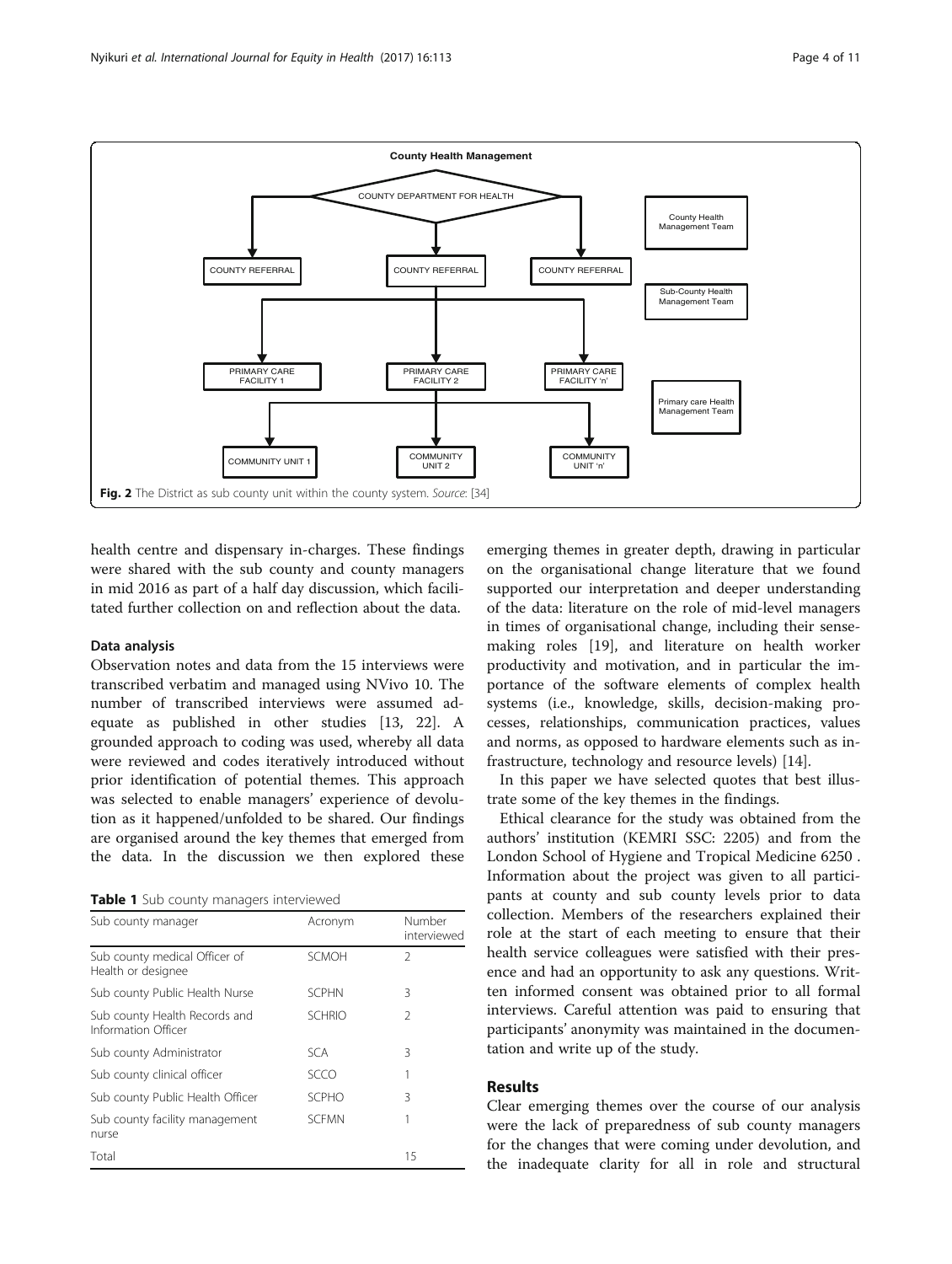changes, including in finance systems and structures. We discuss these themes followed by an overview of new ways of working adopted by sub-county managers, and their reported implications.

# Lack of preparedness for and clarity about anticipated changes

The plan for health sector devolution to be implemented over a carefully planned three year period was overtaken by wider political developments and there was a rapid transfer of functions within the first few months of having a new government in March 2013 ([[8](#page-10-0)].). There was therefore little time at all levels to plan and communicate with local levels about changes in the health sector. The rapid implementation of devolution caught the sub county managers unprepared for change contributing to significant anxiety and confusion among this cadre. The managers feared for the loss of their roles within the county health system, and ultimately of their jobs. This concern had already been building up. It was observed that in the meetings pre and post the 2013 elections with their old line managers at the provincial level (Fig. [1](#page-2-0)), they often requested for information about the expected new structures and their roles within them, but responses were limited to vague announcements. Managers from one sub county complained during one of these meetings that they were suffering significant 'stress' as a result of the uncertainty in the impending devolution process and the need for counselling. Such worries were echoed across the three sub counties during interviews:

… We are all in a greyish zone. We don't understand ourselves as DHMT, though we are still around, each one of us should be told where we will go… sub county A, manager 2

… You see as at now there is a lot of uncertainty because we actually don't know what is ahead, there is some kind of lack of knowing, and some darkness currently is ahead… sub county B, manager 1

In addition to lack of clarity from the provinces on roles and structures prior to devolution, once devolution began there was inadequate communication between the central and local levels on the unfolding situation and process. Often the first source of information among sub-county managers was reported to be the national or local media:

…If you wait for the county to inform you of any changes, you are wasting your time, just read the papers… sub county A, manager 1

Communication that was happening across both of these stages – pre and post devolution – sometimes fuelled anxieties and confusion. For example we observed some senior managers explaining that anticipated changes were likely to include loss of titles, massive transfer of human resources and even retrenchment; comments potentially linked to the lack of certainty among those senior managers on their own future positions as well. Sub-county managers described the unfolding processes as essentially top down, with limited information and involvement, despite their interest and efforts to hear and contribute more. Many sub-county managers described this situation as having significantly undermined their motivation.

…We have not held any organised meeting, but we try and hijack any moment at seminars to voice our challenges with our managers….Sub county C, manager 3

…By the way it [our motivation] has gone down. It's not the way it used to be, because the people who come are the ones we issue the licence if you don't come nobody has the morale of making follow up… sub county C, manager 4.

## Evolving structures and job roles

The composition of the DHMT changed as members were transferred out of the sub counties to other sub counties or to the newly established county health team as shown in Table 2 below on promotion basis. However, to maintain same number of sub county managers, former deputies or assistants to the transferred managers were promoted to full managerial status. In the process, titles were lost as the DHMT members took on a more subordinate role of sub county managers.

There were no terms of reference for both the CHMT and SCHMT teams from the national level, or organogram provided. A letter from the national government to the interim county managers was an attempt to restructure the DHMT, but it was not clear in this document how this was to be done or even whether that was a decision that should be made nationally or at the

## Table 2 Transfers of managers

| Sub county   | DHMT members who<br>transitioned into SCHMT | DHMT members who<br>joined the CHMT      |
|--------------|---------------------------------------------|------------------------------------------|
| A            | 8                                           | 2 Promoted to another<br>county          |
|              | 1 Promoted to county<br>level but declined  | 4 Promoted to county<br>level (accepted) |
| <sub>R</sub> | 14                                          | 1 promoted to county<br>level            |
|              | 13                                          | 1 promoted to another<br>county          |
|              |                                             | 1 promoted to County<br>level            |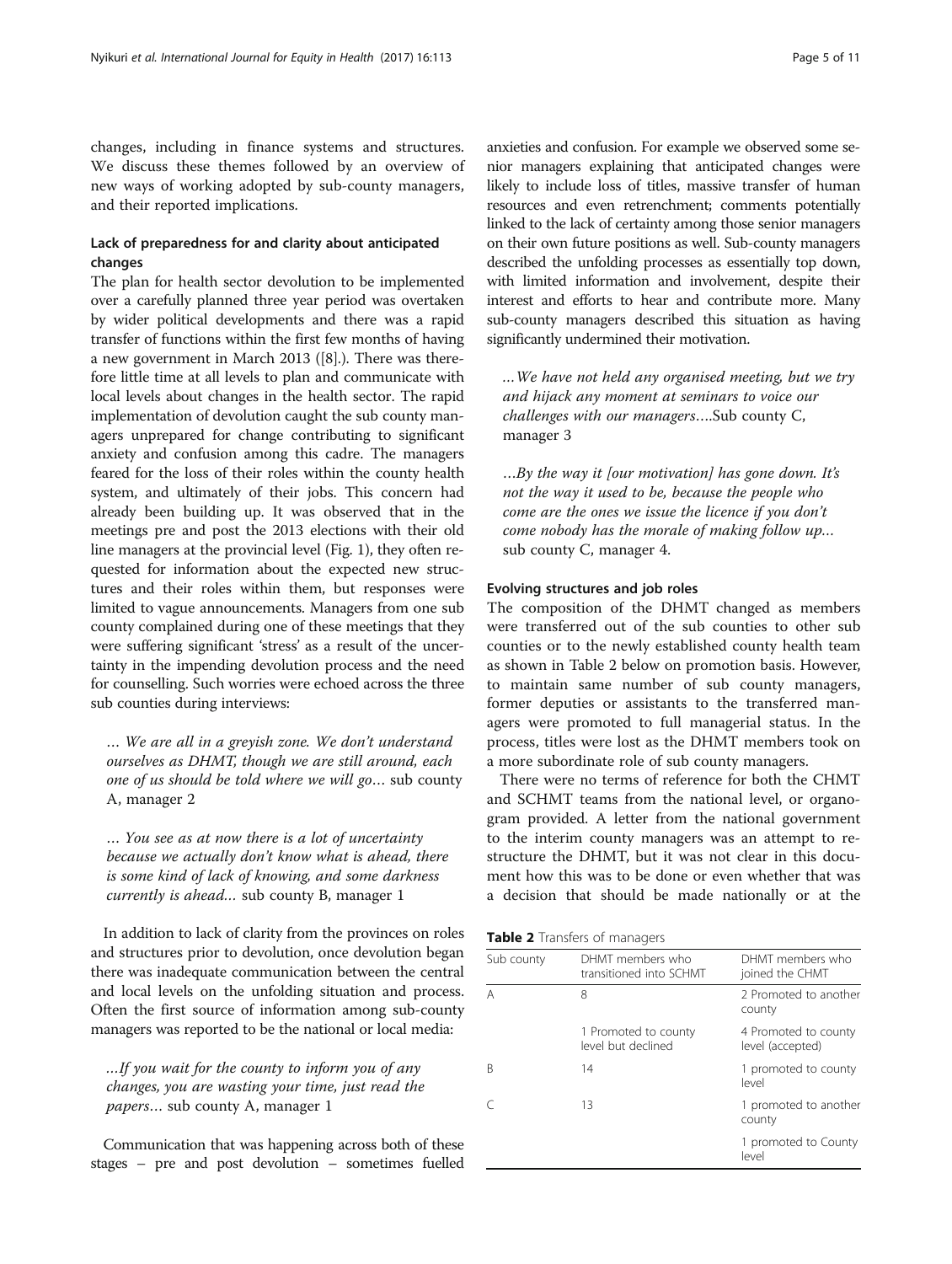county level. Consequently, the directive was ignored by senior managers in the then newly forming CHMT, perhaps to give themselves more time to make sense of the rapidly changing and confusing situation.

…there is a prescription from the top about those who are required to be in the SCHMT but then it was seen not to be working. [Our senior manager] said we should just work the way we were working so that one was nullified…sub county A, manager 3

The new county systems that did begin to evolve did not have clearly defined structures, processes, guidelines or role clarity. There was also no clear organogram for the county health department, and even some debate about whether the emerging CHMT level was valid at all. The above process contributed to the emerging two levels of management struggling to coordinate with each other, and to there being unclear roles and lines of accountability between the SCHMTs and the CHMT.

…To start with, I can say that there should be a proper well organized organogram because now there is just confusion; a proper organogram that will guide us on who you should report to. Currently, whatever is there is frustrating, you can do a report you copy to one person the other person calls you needs the same report, you inform that person ok I sent the report to so and so and he insists you have to resend it to me. So there is not that linkage, there is no team work. They [the CHMT members] are working as individual people which is not good... Sub county B manager 4

Confusion and duplication in roles reportedly resulted in inefficiencies with some of those operating and the new CHMT level having little to do.

…I don't think they are very busy, one thing, they are very many and, for example a whole manager sitting for the whole month just waiting for a report from the sub county? To me that person is just being wasted. … Sub county C manager 1

… when you go there, now you find everyone is on computer but I am not used to such. They are just watching Bob Marley, looking at Facebook, not me… sub county A manager 4

# Poorly defined financing systems and processes

The lack of an organogram and duplication of roles was exacerbated by lack of systems for financial allocation to lower level institutions, including SCHMTS, hospitals, health centres and dispensaries. Once rapid devolution

took place, all funds allocated to the county health department were held at the county treasury. A challenge was that the county treasury - which had been in existence prior to devolution - lacked technical capacity to handle additional financial requests from the newly created structures as well as the previous ones. In addition, there were no mechanisms for allocating funds to the sub county management unit as there was no legal framework for it to be an accounting unit. Consequently, although the CHMT were able to access funds, the sub county managers were unable to access any funds to perform their activities.

All the sub county managers interviewed complained of lack of funds and shared their frustration in trying to access funds for implementing activities from their county line managers. Their line managers did advise them to make proposals, but many of these were reportedly not acted upon at all, or were not paid in their entirety. Some managers put it this way;

…The County is giving us money but too little money... sub county B manager 2

… we used to get what we call HSSF being allocated and the District Medical Officer of Health (DMOH) had some allocation but when the counties came that allocation is not there,…so actually we have gotten challenges since the new system came in the county government. Because we can't access funds directly, we have to request from our county then that time our county said we don't have any money allocated; the systems have not been set in place…sub county B manager 6

The challenges with financial flow remain a challenge at the time of writing, more than three years post devolution, contributing to significant delays in funds and associated activities, as discussed next.

… when we were working direct with the national government we were getting immediate response, if you say we need this we get immediate response but now from the county there is some confusion, you might send a request for something then it is delayed… sub county B manager 3

# Mid-level managers coping strategies in a changing system

# Reducing activities

Poorly defined structures, roles and financing systems and processes had consequences for sub-county managers' ability to carry out some of their previous core activities. A first change was to reduce the number of meetings they held. The private practitioners meeting - a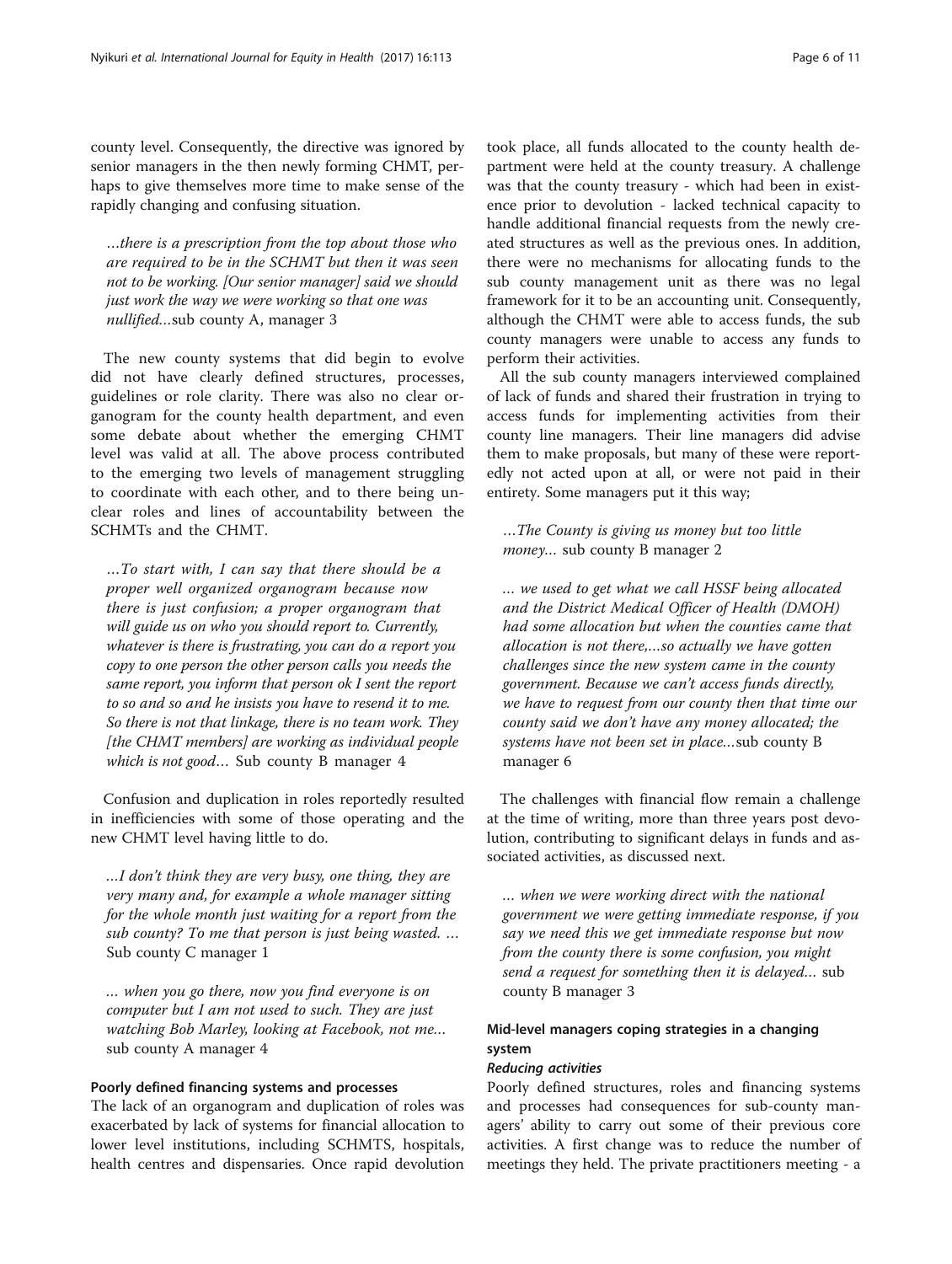forum that DHMTs had used to convey Ministry guidelines and updates to the private sector - ceased.

… We don't meet because we are not supported on the same, so when they come they demand at least something small because they have left their area of work from morning to that particular time...sub county B manager 5

The quarterly full DHMT meetings which were used to review the performance of the sub counties in terms of indicators were also inactive over the course of field work in all the three sub counties. Reasons given were the lack of finances, an unstable office of the Sub County Medical Officer of Health (SCMOH) in two sub counties and a lack of morale. Consequently the managers were unable to look at their performance as a sub county and discuss the challenges.

A meeting that used to bring all the health related stakeholders in the district, the District Stakeholders Forum was only held if there was an emergency such as an outbreak. This meeting was used before devolution for planning of health programs across the entire district, and to share resources and identify gaps in service in the community. Described as a very important forum for sharing with stakeholders their work plans, progress and pooling resources, its' irregularity was considered detrimental to the community, to managers and to service users. The managers' lack of oversight and voice over what health stakeholders were now doing led to worries about duplication of efforts as well as marginalisation of the most needy.

A second and related change resulting from the ongoing structural changes was to how managers conducted their activities. Supportive supervision reportedly became much more irregular across all three sub counties. Managers said they used to visit facilities at least once in a quarter to support frontline workers, including by listening to their technical and social challenges.

… We give them ideas wherever they are stuck or maybe there are nice things they have done we congratulate them … we sit with them and we correct them, it's just an On Job Training (OJT) but also use the forum to identify gaps in skills so we can recommend training, that is where you find some people are being called for training… sub county B manager 2

Considered by the managers as one of the core activities for SCHMT, their inability to conduct supportive supervision was perceived by themselves and by health workers to indicate the managers' powerlessness. Interviews with frontline health workers over the same period indicated that these health workers looked forward to the supportive visits from their

supervisors, and were particularly eager to interact with them at a time of such change.

# Reorganising work routines and building on experience and relationships

In the sub county managers' efforts to continue to conduct their roles, they appeared to have a strong sense that their duty of delivering services to the sick should not be compromised by this period of heightened change and confusion. They also had hopes that this period of uncertainty would end; an expectation boosted by a meeting they all had with one senior county official who was keen to consult with them on their challenges and possible solutions. This meeting led SCHMT members to feel that a clear organogram and legislation would emerge over time to restore their relatively independent status.

… Am really yearning for that organogram for the county to be released…I think things will be working better… sub county C manager 2

…we are optimistic that legislation, the way we have been promised from this year, if at all the legislatures can pass …. the SCMOH [will get] some budget as well as what we used to get… from the hospitals. You know when such money comes it is very easy for the SCMOH to budget for its activities…Sub county A manager 3

In this context, they harnessed individual, team and stakeholder resources to maintain their jobs, and to continue to try to play a critical role in supporting peripheral facility managers. At an individual level, managers dipped into their own pockets – with the expectation of repayment as soon as was possible from their line managers - to meet essential costs to discharge their roles, including payment of transport, mobile phone use, and internet access.

…we are working with our pockets. You can see this [points at phone] is my personal effects, I use my modem; I have to buy my own credit to do the work of the government… sub county C manager 3

A strong and rich team spirit was visible among many of the sub-county managers, health facility managers, frontline clinicians, and community representatives. This spirit was related in part to a long history of working together and coping with the constant mini crises of health service delivery in the county, in some cases of several decades. They therefore had created strong working and social relationships with the community and other actors in the health system, with a common sentiment being: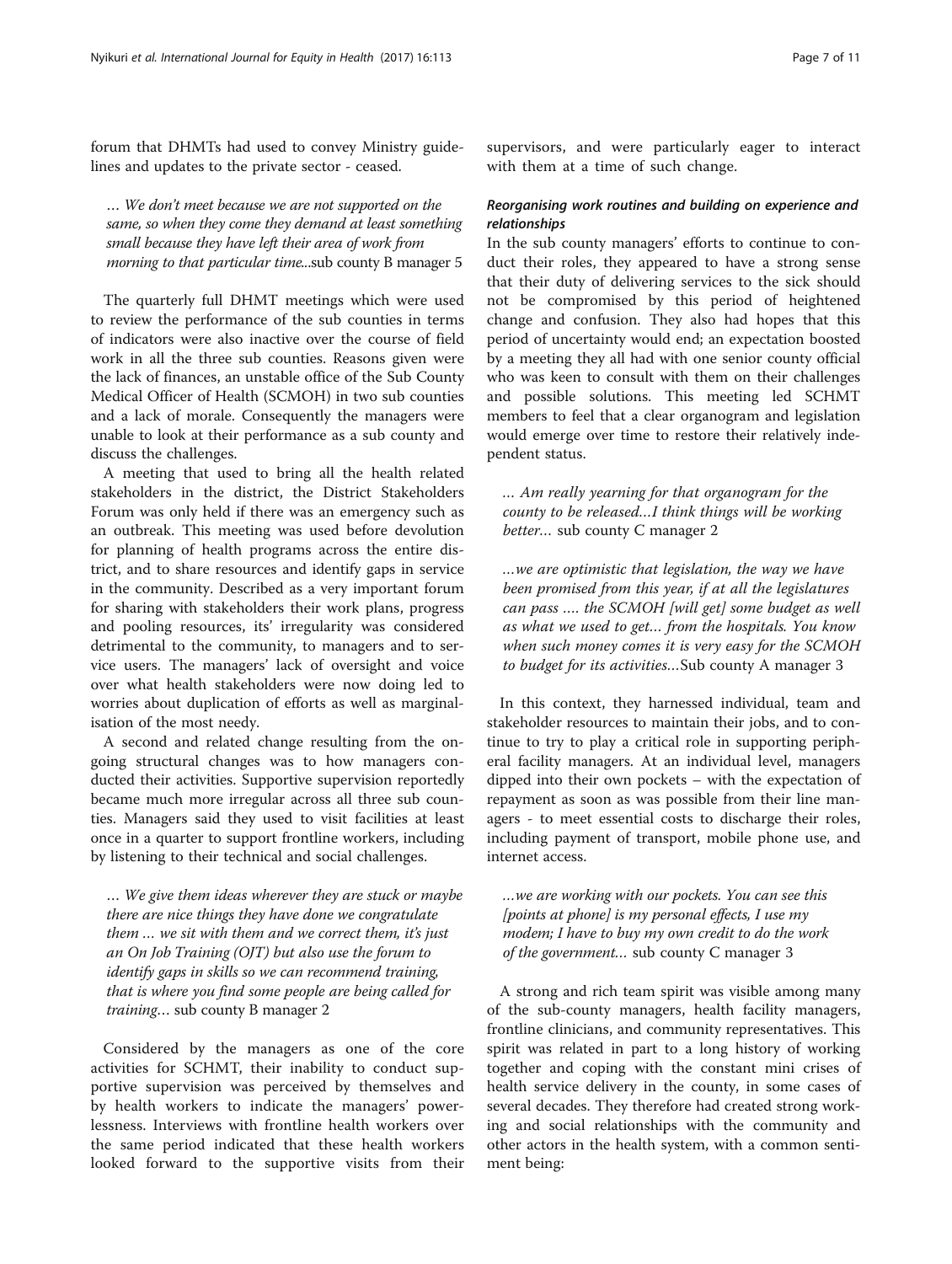…. these are my nurses, my doctors, my people (the community), so I cannot let them down, we have to help each other...Sub county A manager 2

A sense of team spirit was demonstrated among the sub-county managers in the way they organised their work schedules and shared their resources. For example, in the absence of performance appraisals from their senior managers, they used weekly meetings to check on each other's activities and achievements (as well raise worries and concerns, and problem solve together). Also, they creatively divided out tasks; streamlining different activities in one facility for example:

…Sometimes we might find me as a SCHMT we don't have money but a certain program like HIV/AIDS might have some money so you might find one person from that department will go and see what is happening then you will also check on other small things in the facility and where there are issues they will be reported…Sub county A manager 3

The strong networks between sub-county managers, and between managers and other health actors in the county, supported their creativity. For example, to cope with the funding challenges, sub-county managers relied on funding from other vertical programmes who agreed "to help each other out". Sub-county managers also leveraged funds from donors and non-government organizations that had been working in the county to support activities:

…so the partners are on and off, but we consolidate their support and that from private sector to carry out some activities such as support supervision…..Sub county A manager 4

Due to the above outlined adaptive mechanisms, the sub-county managers continued to discharge their former DHMT responsibilities of coordinating the delivery of health services in the county. For example, they continued to appraise and review progress of service delivery through monthly meetings with facility managers in the county main town.

…The in-charges meetings are there every month, they are important as various issues are discussed and we try with the help of partners to conduct them without fail…..we identify facilities that have challenges, so we ca follow up during supervision… Sub county C manager 2

They also continued to carry out supportive supervision of facilities by focusing on facilities that were facing challenges ranging from lack of reporting, through conflict among cadres working at the facility, to a failure by the in charge to attend monthly in charge meetings.

….We have a schedule for facilities we need to visit including the private facilities but we had backlog because of the challenge of transport so we now conduct supervision two days in a week, so we have been scheduling for Tuesday and Wednesday for the supervision unless there is any challenge.....sub county C manager 4.

NGOs also proved to be a useful resource for helping managers cope with technical tasks. For example in the face of a cholera outbreak, sub-county managers were able to mobilise resources from two non-governmental organizations (NGOs) to travel to the outbreak location, collect samples and send them to the national government chemist for analysis, as well as transport suspected infected people to the county hospital for treatment. These actions were thought to have successfully contained the outbreak:

…, we called upon the stakeholders and they really supported us. Some gave us commodities such as ORS, water treatment, others gave us vehicles for mobilization, and others provided refreshments for the teams in the field. ...Sub county A manager 4

# **Discussion**

In this paper, we have described how a group of managers in a county at the Coast experienced rapid change and how they mediated this change in a lower middle income country. We tracked change as it happened from within the health system, and have shown that – as is the case in other contexts [\[36\]](#page-10-0), the political nature and rapidity of the devolution process brought significant challenges. Pre devolution, the managers in our county of focus were anxious about what lay ahead; a situation compounded by several inter-related factors, including a lack of guidelines at national level, the inevitable need in a devolved system for counties to evolve their own structures and systems, and problems in level and style of communication. Post devolution, the sudden creation of a new structure resulted in two managerial layers without a clear organogram or terms of reference. Together with continued inadequacies in communication between key actors in the health system, this contributed to role duplication, poorly defined financing systems and processes, resource access delays, and relationship challenges. Despite these challenges – some of which linger on three years later - sub county managers over the research period drew on their social networks and relationships, their desire to maintain their jobs and roles and their shared values and team spirit, to keep many essential activities going.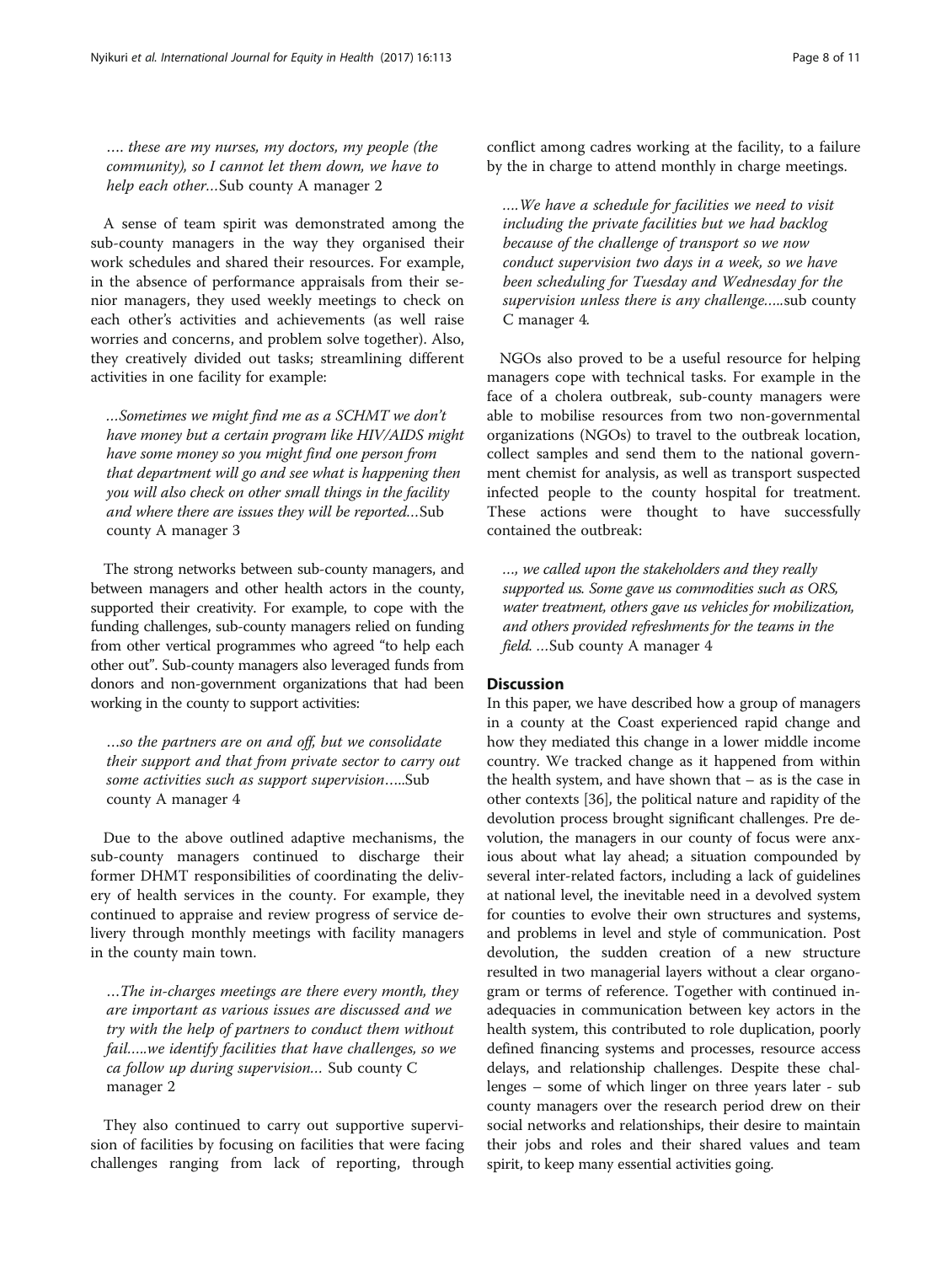The important implementation role played by mid level managers in times of organisation change generally has been noted in the management literature as key to successful, less disruptive changes [[38](#page-10-0)–[40](#page-10-0)]. In times of health sector reform processes the role played by mid level managers in implementing change has been acknowledged by others in other contexts [[18, 30](#page-10-0), [33, 36](#page-10-0)]. For example, a World Bank study of decentralisation in Ghana noted that successful decentralisation requires that decentralized entities be prepared to take over their new responsibilities. For instance, there should be sufficient numbers of qualified personnel to handle decentralized responsibilities, staff contracting and management systems, merit-based remuneration, and to allow for corruption control [[11](#page-10-0)].

In our case, sub county managers had to adapt to the unexpectedly rapid changes by adopting new ways of working. The experience of these managers under rapid devolution was similar to South East Asian countries who implemented rapid decentralization without adequate preparation and capacity building [[44\]](#page-10-0). Literature on a decade of decentralization of health care services in Java, indicates that the district had limited capacity to assume the new roles in the decentralization arrangements. The situation was further complicated by lack of regulations to support the main decentralization legislation [\[44](#page-10-0)]. In our context, sub-county managers in their adaptations began to demonstrate a form of managing change that has been called 'unlearning of yesterday's ideas' [[17, 32](#page-10-0)]. In the face of financial limitations and lack of role clarity, they reorganised and rethought their working structures and routines: they had to discontinue some meetings that needed financial facilitation and began utilising other meetings to achieve the same programme goals. These findings contrast with some literature from organisation change which indicates that it can be hard for people to abandon their usual beliefs and procedures that have arisen from previous successful experiences [[41](#page-10-0)]. In our county the ability to unlearn was linked in part to their strong relationships with each other and with other key actors, and their optimism that the situation would soon improve. Of interest will be to observe over time whether some elements of these new ways of working have introduced some efficiencies that can continue even as resources are made available, or whether these changes are 'undone' or 'unlearned' again at that point [[26, 27\]](#page-10-0).

We have reported elsewhere how much the facility managers – health workers in charge of health centres and dispensaries - appreciated the support of these managers over this time of rapid change [[31\]](#page-10-0). In effect the sub county managers were, for these facility in-charges, playing the role of interpreting and translating complex and worrying changes in such a way as to sustain as far as possible motivation and every day practice at the micro level [[38](#page-10-0), [39\]](#page-10-0). By maintaining contact with the frontline workers through irregular support supervision and regular facility in-charges meetings in a central place, sub-county managers were able to communicate with and support in-charges, and effectively cushion them from some of the challenges being played out at higher levels of the health system hierarchy. This observation is similar to one made in South Africa where it was shown that communication among actors at different levels of the health system can keep morale for staff high, even in the context of significant difficulty [\[28](#page-10-0)]. In our setting an important role of mid-level managers in their interactions with in-charges was of interpreting and communicating change [[3, 19\]](#page-10-0), even in the face of significant insecurities and concerns of their own. Often closer to key health system actors in the community than the more senior managers, and often with long histories of working in the area, they were able to adapt to change, by drawing on former networks to continue with their roles such as conducting disease specific health campaigns. Their own feeling of being ignored and left out of the devolution process potentially drove them further to play this sense making role; to actively seek out opportunities to reassure staff and to continue with their own role of coordinating service at the frontline. Of interest given the important role that these mid-level managers took on, was that in debates at county level prior to and over the course of devolution, the role of mid-level managers was deemphasized in comparison to that of the more senior managers. This has been described as typical in situations of planned radical change where their contributions are seen as much weaker, being viewed as part of the disinterest and barriers to change [\[21](#page-10-0)].

It has been shown in other contexts that mid-level managers work best when the quality of their work environment is good (Hutchinson 2002), and that productivity and motivation of health workers are linked to adequacy of resources [[7](#page-10-0), [25](#page-10-0), [35\]](#page-10-0). Our study supports these findings in showing that a lack of financial resources led to demotivated managers. However our findings also show that in a very difficult and turbulent work environment, sub-county managers demonstrated flexibility and optimism in an effort to maintain their professional identity and performance. Thus, for example, they introduced new forms of mutual appraisal, shared resources accessed through external networks and even drew on their own personal resources. In doing this we note the importance of intrinsic motivation and commitment to maintain a professional identity, as well as team work and optimism about a better future, as key. These findings complement a study conducted in Uganda where health workers in a decentralised system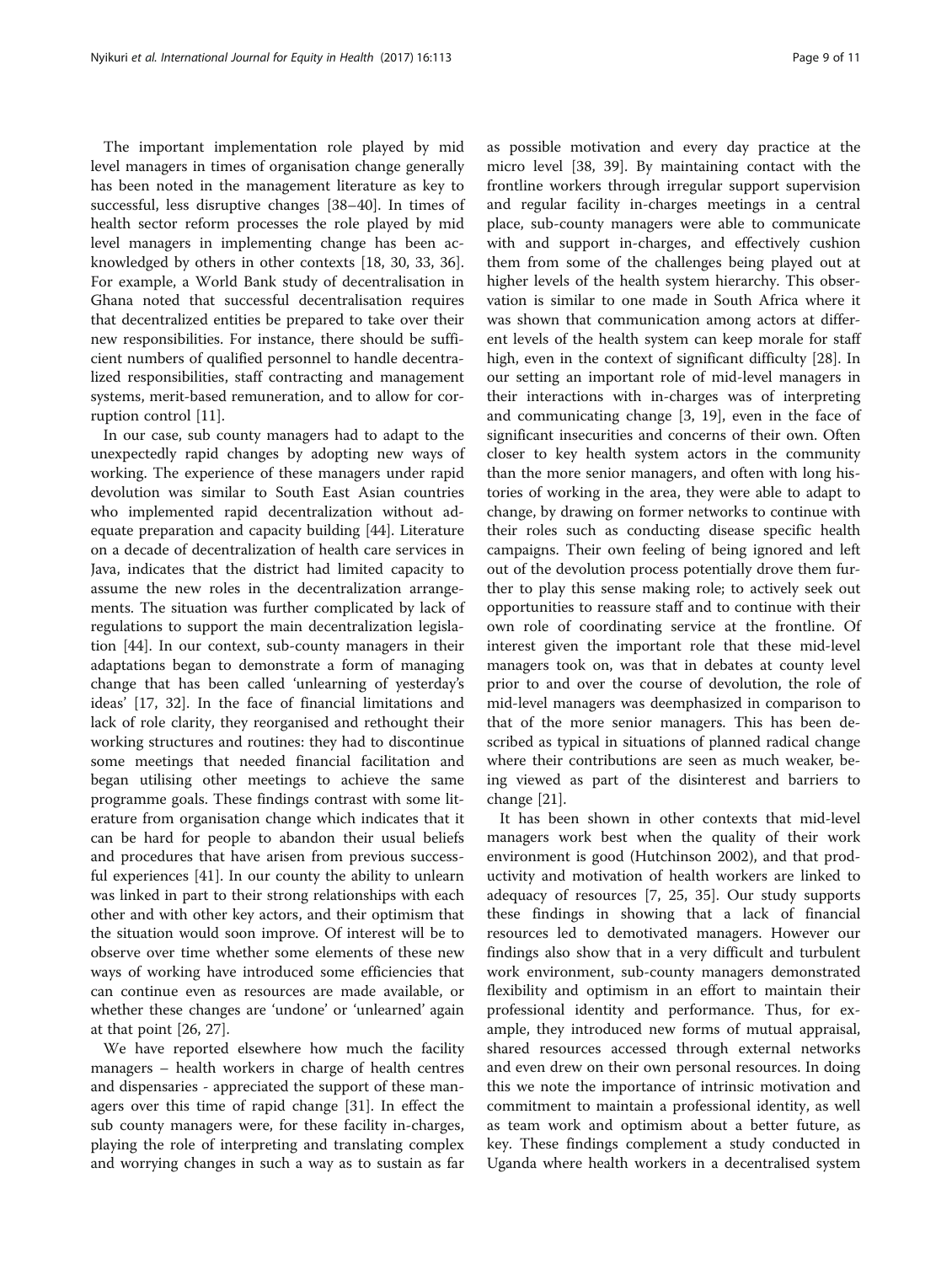worked hard to maintain a professional identity after the health sector reforms weakened their positions as professionals [\[25](#page-10-0)]. Our findings also suggest that through these activities, sub-county managers were able to build their own and facility managers' feelings of being a team, contributing to some positivity and mutual accountability in at a very turbulent and insecure time [[19\]](#page-10-0). Drawing on the distinction made by Ortiz Aragon and others between three interacting dimensions of organisational capacity: the hardware of infrastructure, technology and funding levels; the tangible software of knowledge, skills and processes of decision making; and the intangible software of relationships, communication practices, values and norms, our sub-county managers were drawing upon and feeding into the software elements of what was is a highly complex health system. It has been argued elsewhere that the intangible features of capacity can be particularly important in shaping the behaviours of those working in an organisation and underpinning organisations' "power to perform" [\[14](#page-10-0)] We certainly noted the importance of these intangible elements of sub-county managers' roles. Anticipating and managing the effect of change on crucial software elements of health systems therefore has the potential to support service delivery in Kenya and elsewhere in the short and longer terms [[1\]](#page-10-0).

## Study limitations

The findings in this paper are based on data collected only in one county and under a situation of continuous and on-going change although informal discussions suggest issues remain relevant today. This study employed a qualitative design, and therefore the findings on the importance of SCHMTs in addition to CHMTs need to be carefully interpreted as they are based on observations and views including from CHMT members and facility managers, as well as SCHMTs themselves; but not able to look into cost and inefficiencies of an additional layer of management. Nevertheless, the findings are relevant even in other settings and potentially useful in the context of quite drastic changes such as devolution.

# Conclusion

Sub-county health managers bridge the gap between front line health staff and higher levels of the health care system. They are tasked with duties and responsibilities that potentially have a direct positive impact on service delivery at the frontline. Rapid devolution under a new constitution was characterised first by anxiety and fear by managers due to poor communication, lack of involvement in the process, and sudden structural changes with poor role clarity; and secondly by poorly defined financing systems and processes that led to delays and inefficiencies in fund flow. This caused significant

challenges for sub county managers, including loss of autonomy and resources in addition to confused lines of accountability within the health system. Nevertheless, they harnessed individual, team and stakeholder resources to maintain their jobs, and continued to play a central role in supporting frontline workers.

Our study illustrates the value of examining organisational change from the perspective of key actors within the system, and highlights the importance in accelerated devolution contexts for engagement of such 'mid-level managers' in managing change. Our study illustrates the importance of mid-level managers adopting new ways of working and engaging up and down the system, and of clear lines of communication during reforms to these actors. The importance of anticipating and managing the effect of change on intangible software issues such as trust and motivation is also highlighted.

In times of such massive organisation change, the process should not be divorced from the people whose tacit knowledge and unquantifiable people skills are key in driving and managing change. More broadly, greater attention needs to be paid to preparing the health system at all levels for positive responses to shocks by sustained capacity building of software elements.

#### Acknowledgements

We would like to thank our many collaborators, colleagues and research participants at county and sub county level within the Ministry of Health in Kenya. Many thanks go to Anderson Charo and the able team of transcribers for their immense support to this study.

MN, BT, EB, PO and SM are member/s of the Consortium for Resilient and Responsive Health Systems (RESYST). This document is an output from a project funded by the UK Aid from the UK Department for International Development (DFID) for the benefit of developing countries. However, the views expressed and information contained in it are not necessarily those of or endorsed by DFID, which can accept no responsibility for such views or information or for any reliance placed on them."

#### Funding

This work was supported by the UK Department for International Development as part of the Consortium for Research on Resilient and Responsive Health Systems (RESYST).

#### Availability of data and materials

The data that support the findings of this study are available from KEMRI Wellcome Trust but restrictions apply to the availability of these data, which were used under license for the current study, and so are not publicly available. Data are however available from the authors upon reasonable request and with permission of KEMRI-Wellcome Trust.

#### Authors' contributions

MN, BT and EB were involved in drafting the manuscript or revising it critically for intellectual content; while PO made substantial contributions to acquisition of data, and analysis of data. SM reviewed for consistency and gave final approval of the version to be published.

## Ethics approval and consent to participate

Ethical clearance for the study was obtained from the authors' institution (KEMRI SSC: 2205) and from the London School of Hygiene and Tropical Medicine 6250 . Information about the project was given to all participants at county and sub county levels prior to data collection. Members of the researchers explained their role at the start of each meeting to ensure that their health service colleagues were satisfied with their presence and had an